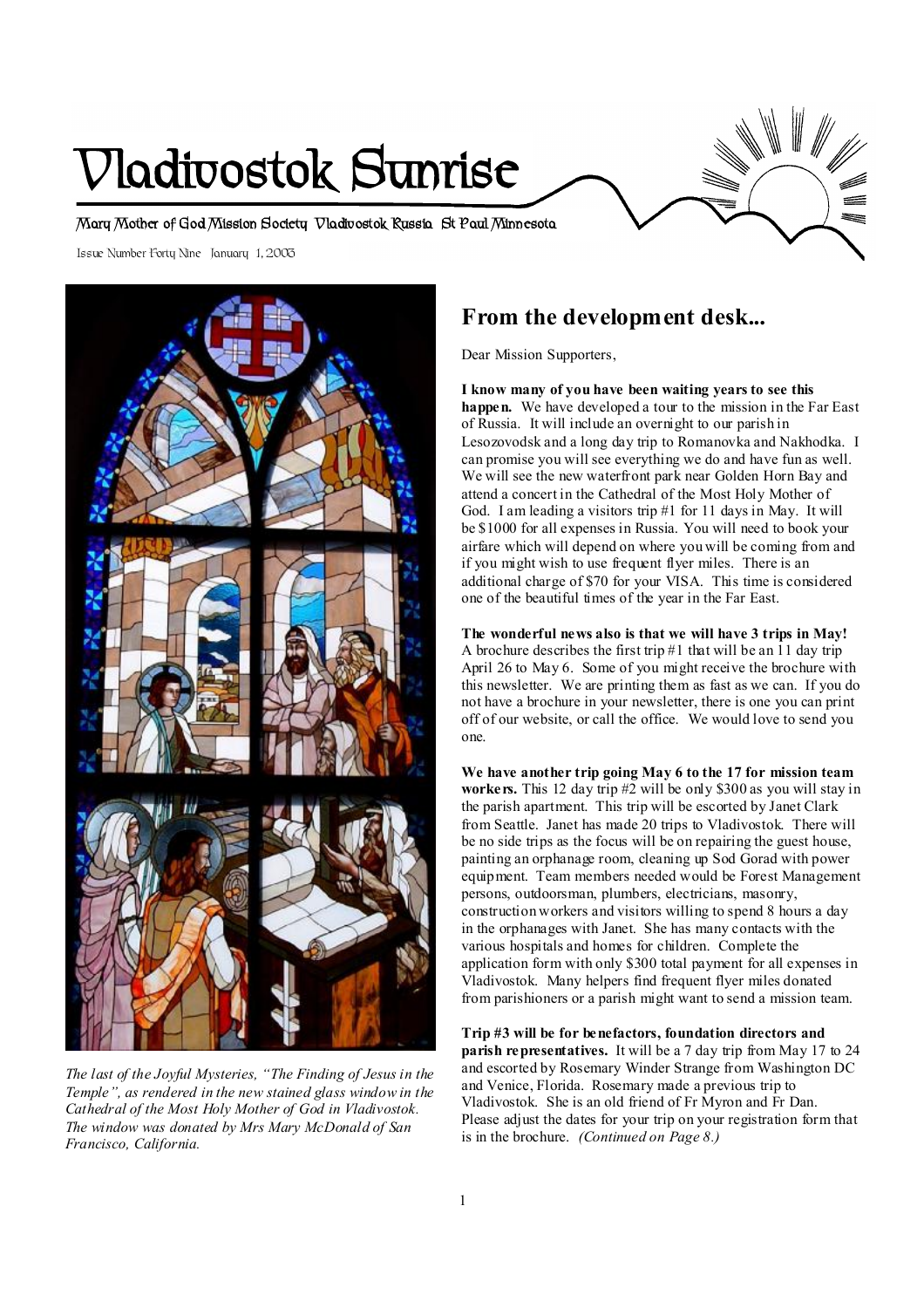**Our Benefactors** 

# **COME TO JESUS**

*By Martha Osbun Fort Smith, Arkansas* 

As we prepare for Christ's birth during this season of Advent, I think this year will be more meaningful to me than any before. This past September 26-October  $8<sup>th</sup>$ , I traveled with a group of 10 Americans to Vladivostok and saw the work of our Holy Catholic Church there. I also learned the stories of a people who had waited 70 years to be able to hear again the Good News of our Savior's birth. I learned what it means to treasure one's faith, and met people who go to great lengths to share that faith. Through my own experiences of those 10 days in the Russian Far East, I came to understand the importance of restoring our church there.

When we first arrived in Russia and in the city of Vladivostok, I found the surroundings to be bleak and depressing, and the living conditions very difficult. One could sense the hopelessness, the aftereffects of 70 years of communism. Our living quarters for our 10-day stay were in a dark building, up 6 floors with no elevator. Five of us shared a room with rickety beds, a small, not-so clean kitchenette, and a tiny bathroom with no hot water. It was hard not to feel an intense loneliness for my family and the comforts of home.

Fortunately, the day after we arrived was Sunday, so we had the opportunity to experience hearing Mass in Russian for the first time. The first thing I noticed was that there was joy among the people who were coming into the church for Mass. There were bright faces and smiles, and children bringing flowers to place in vases under the crucifix. Most of the stained glass windows were now installed, so the church was absolutely beautiful. These are some of the most beautifully designed windows that I have ever seen. The colors are so bright and each one depicts an important event in Mary's life as the mother of our Lord Jesus.

And the music!--The *Salve Regina* to open the liturgy, the parts of the mass that are sung, and the songs for worship- the organ, violin and the voices were all so beautiful! To see Fr Myron and Fr Dan and our seminarian Zhenya process down the aisle behind the cross, and watch the two priests kiss the altar was beyond words. It was all overwhelming and very emotional to have the privilege of being present at Mass, in Russia! To hear such beautiful music and realize that not a note of liturgical music had been played or sung in this church for over 70 years brought me to tears.

I immediately began to understand the importance of the beauty present in our church here in Vladivostok, both in the physical surroundings and in the spirit among the people, and what it must mean to the parishioners here. This particular Sunday included the anointing of the sick and

elderly. They were helped to the front pews before Mass began by their families and fellow parishioners. As Fr Myron and Fr Dan anointed them with oil and laid hands on them in prayer, I couldn't help but think of the deep and long-term suffering these people must have experienced and were bringing to the feet of Jesus for healing. After Mass, a tea was held for these special parishioners. It had been prepared with simple elegance in their honor. Fr Myron sat and visited with each of them. Children and their parents were present, and music was provided for everyone's entertainment.

And when the parishioners noticed new faces in the crowd, they graciously welcomed us and served us tea. I had the privilege of meeting Sofia, an elderly woman who was one of the original members of the parish, and one of the six who came forth when the priests announced their arrival in the city. Her husband was one of the five martyrs executed by Stalin's soldiers when they were found praying the Rosary in secret. My friend Susan and I asked Fr Myron to introduce us to her, and he translated for us as we told her what an honor it was to meet her. She held our hands and smiled at us with her beautiful blue eyes. I knew for sure that I would see her again in heaven.

Experiencing the celebration of the Eucharist at the beginning of our week here gave me much- needed strength and encouragement for the next few days. Monday and Tuesday were difficult. I found it would not be easy to do the work that I had planned to do as a pediatric physical therapist, since no one in Russia seemed to understand what Americans knew as



 *Our author, Martha Osbun*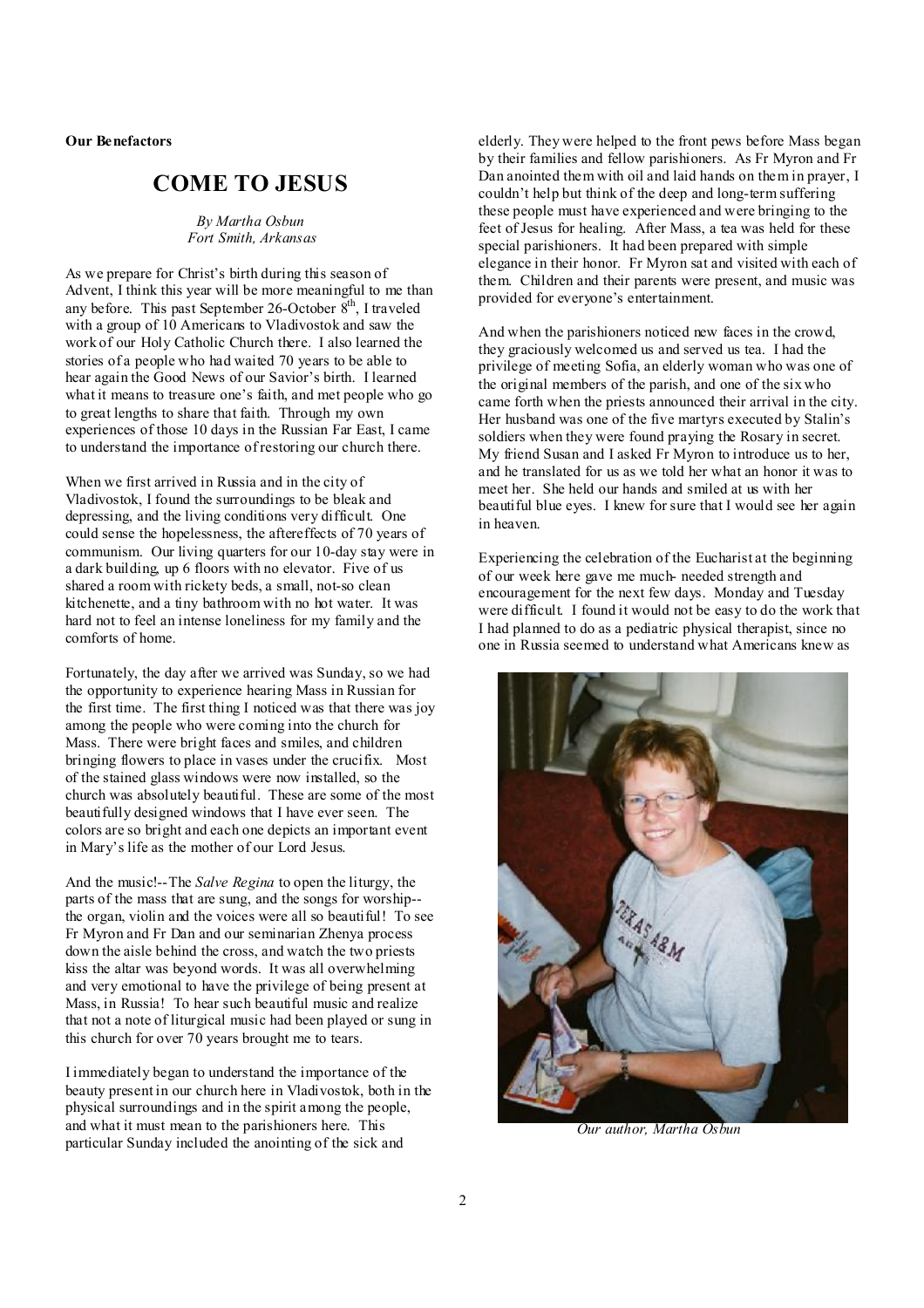physical therapy. It would take awhile for us to understand one another before any of what I had come to do could be accomplished.

Visiting the orphanage and the orthopedic children's hospital proved necessary in helping me understand both the conditions there as well as what the Russians knew as physical therapy. I was ready to begin working with the disabled children and begin teaching staff members some of the techniques we use in the U.S. What I saw of physical therapy here was further back in time than the techniques used before 1950 in the U.S. Nevertheless, the administrators and staff felt that they had the best treatment available and were not open to any ideas that an American might have to offer.

On Monday I was given a polite tour of the children's hospital and told that their doctors, who later I learned were physical therapists, were highly trained and qualified. It would not be possible for me to come in and work with their children. Tuesday at the orphanage was equally nonproductive. I had prayed for weeks before I left the United States that if there were families who had a handicapped child at home, that I might be able to meet them and offer help. I knew that with our Church's work to show dignity and respect to each life and to value families, there may be a trend developing for families to care for their child's special needs at home instead of giving them to an orphanage.

Isoon learned that two of the staff members at the church each had a young child who had problems with development. These parents had been researching books to find techniques and ideas to help their children, and were very glad for assistance. I sat down with one father whose wife and baby had not yet joined him when he moved to Vladivostok. We sketched out a home exercise program, using pictures and a stuffed animal to communicate when language failed us. And I was able to make several visits to another family's home to begin treating their child, and to teach the parents how to do the exercises he needed. Once the staff began to see what this type of physical therapy was about, it was arranged for me to see more children with their parents. I even began to see parents share the information with one another!

The mission society had purchased a special walker for us to bring over and teach the hospital staff how to use. It had many adjustments and attachments that would enable a wide variety of children to get up on their feet and possibly learn to walk. It was a new product on the market in the U.S. With the help of the Caritas coordinator I was able to return to the children's hospital with a translator, and with this large gift in tow. They were much more receptive to my visit this time. I met with the "physical therapy doctor", who was elated to be shown this walker and asked if we could try it with some children.

One 7-year-old boy was so excited at his new ability to move and take steps in it that he exclaimed: "Who invented this?"

The hospital administrator was deeply touched by the gift for his children there, and told me that no new equipment had been provided for them in over 12 years. He had a hard time understanding that American Catholics had purchased the equipment, and through the Catholic Church in Vladivostok and Caritas, it was being given to the children at his hospital. He said, "I just can't believe how you Americans would love our children".

One thing that became very important to all of us in our group was that we would come back together each day for prayer, or Mass in the church, and to have meals together. This community, this body of Christ, was very important for our encouragement, our survival, and our ability to accomplish any kind of work. We shared our stories, and the conversation at each meal with the staff and priests was like a history or a theology lesson. And there was always at least one good laugh. These gatherings took place in the basement of the church, which served as the parish hall and included the church offices.

The priests even live in very small rooms in the church, as there is no rectory for them. It was in this parish hall, as I was waiting to meet someone, or putting together a home exercise program for a parent, that I experienced the heart of the parish. There was constant activity: an AA meeting, a Bible study, Caritas activities, meeting with one of the priests, liturgy planning, a youth group meeting, to name a few. This is where I saw or met some of the most devoted and talented people in the world. They were working harder than any people I had ever met to bring the light of Christ into their world.

Thursday evening was the most enjoyable part of our week in Russia. Fr Dan had arranged for a concert to be held in honor of the birth of the Blessed Virgin Mary, Mother of God. The concerts were simply evangelical genius. Since Benediction had just been held an hour or so earlier to wrap up a day of adoration to the Blessed Sacrament, the sweet smell of incense was still in the air as the people arrived. The seats had all been turned around to face the choir loft, so they were also facing the beautiful marble crucifix.

Yuri, the evangelization director, was the narrator, reading an eloquent introduction to each piece, which told about the Mother of God and a role that she plays in our church. The music included organ, chamber orchestra, and voices, and was all very beautiful. At the end of the concert, the people stayed to mill around the church, view the stained glass windows, and ask questions. Fr Dan was the gracious host. The people had come dressed in their finest clothes. I realized that they had arrived and would depart in the dark by way of the steep unpaved hills that led to and from the church. It took quite some effort for them to be there, but it was obviously worth it to them. They too experienced the beauty of the Catholic Church in their city, and heard stories and music about Mary and her son Jesus.

On our second Sunday in Vladivostok, we again were able to attend Mass at The Most Holy Mother of God parish. By now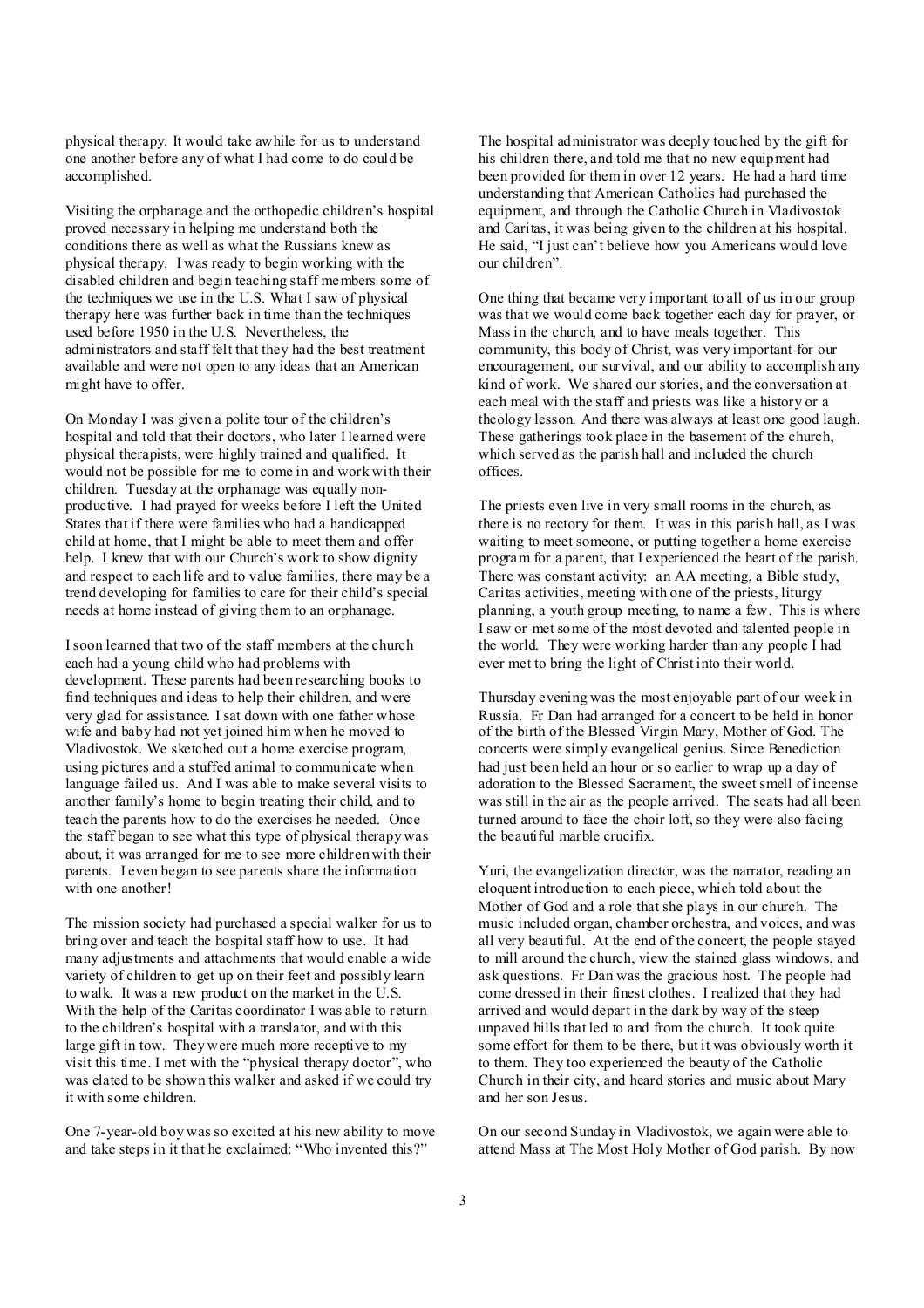it was feeling like home, and so many of the parishioners now recognized us, greeted us with smiles and hugs and made us feel like we were a part of the parish. As our stay in Vladivostok was winding down to the last few days, instead of being so anxious to return home, we were beginning to feel like we could use more time there.

Each of the travelers had so many experiences to share. We had gone in different directions all week, visiting the many programs, projects, and activities that were underway or being developed through the direction and vision of Fr Myron and Fr Dan. Susan Gray and Fr Dan conducted a two-day music workshop, and musicians from all of the outlying parishes had attended. A group went to Russian Island to see where a treatment center for alcoholics would possibly be located. Another group visited the elderly in the town of Romanovka.

We were amazed at the extent of it all, and at how many outlying parishes have been started and are growing. We saw the charitable work of the church thriving in this part of the world, operating under very difficult circumstances. Young adults in their 20s and 30s are doing amazing work here, running women's support centers, teaching classes, feeding the street children, and doing evangelization programs. We heard the priests challenge the parishioners to learn the faith and to practice it in every aspect of their lives. After all, they are now the ones making a history for others to follow as their church is being restored and the faith renewed. When I saw the sweet children in the parish, I knew that life would be much more hopeful for them as they were being brought up with a knowledge of Jesus Christ.

We were blessed to have Sister Julia as part of our group from the United States. She asked Yuri, if a group of sisters were to come to live in Vladivostok, what could they do? His reply was, "To just be sisters. We need only to see you!" What is so important, he said, is to see evidence that the faith is coming back!

We experienced only a few of the difficulties that the Russian people have all the time. And we saw what it meant to these people to have beauty brought back to them through the Catholic Church, to experience the community and hope found in the body of Christ, and to again have the Eucharist to sustain them in all their circumstances. I now understand what it means to pray for our one holy Catholic apostolic Church.

Before the week was out, Fr Dan played a song for us from a tape of last year's Christmas concert. It is entitled "Come to Jesus". The refrain seems to summarize everything about the return of the Church in Russia:

> Come to Jesus, receive His love. He is our Savior, the son of the God of love. Accept Jesus, the King of Kings. He has been waiting to show you His love. Come right away! Come to Jesus.

I loved this song when I heard it, because I knew this is what the presence of our priests, and our Holy Catholic Church in Vladivostok, Russia is finally, after 70 years, saying to a people who waited.

## **How to Communicate with Us**

## **Office in Russia:**

**Phone:** (011-7)-4232-26-96-14 **FAX:** (011-7)-4232-26-96-16 **E-mail:** [myron@catholic.vladivostok.ru](mailto:myron@catholic.vladivostok.ru) [daniel@catholic.vladivostok.ru](mailto:daniel@catholic.vladivostok.ru) [CARITAS@mail.primorye.ru](mailto:CARITAS@mail.primorye.ru) **Internet:** Russian language: <http://www.catholic.vladivostok.ru>

Please do **not** send any **donations** of any kind directly to Russia. For donation information, see below.

**Letters** without donations can be sent to: Most Holy Mother of God Catholic Parish Volodarskovo 22 690001 Vladivostok RUSSIA

## **Office in America:**

**Phone and FAX:** (651)227-0208 and (651)690-5139 **E-mail:** [usoffice@vladmission.org](mailto:usoffice@vladmission.org) **Internet:** English language: <http://www.vladmission.org>

**Donations** of money and **letters** should be sent to: Mary Mother of God Mission Society 1854 Jefferson Ave St Paul MN 55105-1662

Or you can donate from your credit card through our web site. Your donations are tax-deductible. You will receive any required receipt for IRS tax purposes by return mail.

**Donations** in kind. If you have items that you think we can use, please contact Mrs Sandra Sonnen at the Mission Office in St Paul giving a complete list of items.

**Vladivostok Sunrise** Edited and Produced in Russia by V Rev Myron Effing, C.J.D. Printed by the Sisters of St Peter Claver, St Paul, Minnesota. Assembled for mailing by Nativity Parish, St Paul, Minnesota. Mailed by Mary Mother of God Mission Society, St Paul, Minnesota. Authors are noted if other than the editor. A full color version of the *Sunrise* is available at <http://www.vladmission.org>

# **Remember "Mary Mother of God Mission Society" in your will.**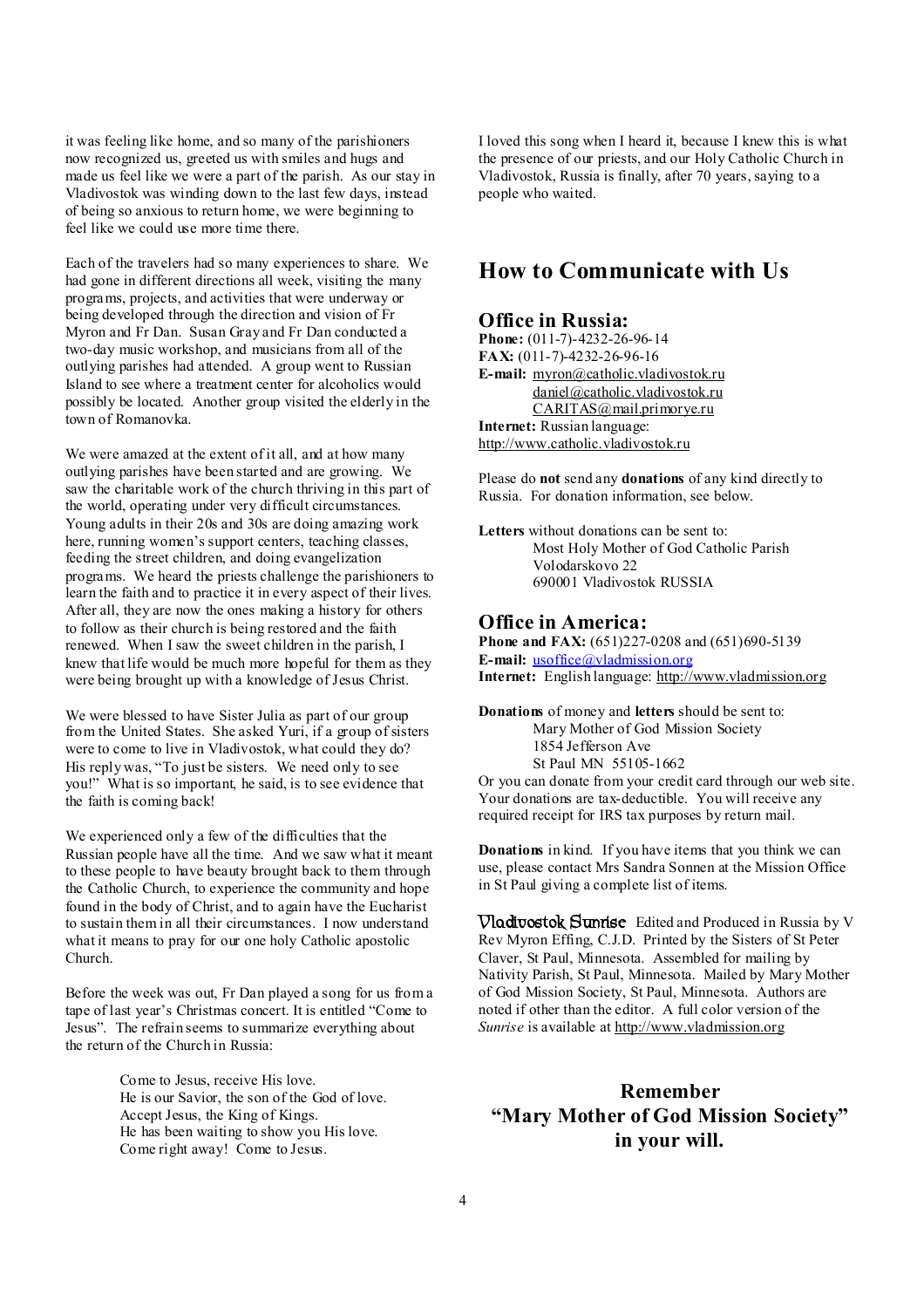# **First Conference in Russia of St Joseph's Covenant Keepers**

## *By V Rev Myron Effing, C.J.D.*

Steve Wood and Patrick Long came to Vladivostok from Port Charlotte, Florida, to hold the first conference of St Joseph's Covenant Keepers in Russia. The conference which was held on October 26-27 was attended by some 40 Russian men from throughout the Vladivostok Deanery of the Diocese of St Joseph.



*Steve Wood (r.) with his Russian translator Victor Anisimov.* 

It was a successful conference, in which many of the Russian men were faced for the first time with the importance of fatherhood for the health of their children and families, an importance that the Communists tried to forget. The government bureaucrats invented all kinds ofsubstitutions for fatherhood, and I've often see that the place of the father in the family is taken by the grandmother. Because of abortion, many moms had only one daughter, and so it is natural that after–or even before—her daughter's divorce, the family becomes grandma, mom, and two kids. The suicide rate among elderly men in Russia is astounding, and the average age of death of Russian men is 57, compared with 79 in America, and many of these deaths are from self-destructive behavior if not suicide.

One of the few places in Russian society still occupied by men—besides the bureaucracy—is the military, but with the end of the cold war, the military is being cut back to a volunteer army which means that there are almost no role models in society for men. In Russia there are very few men doctors, extremely few men teachers (and they are considered to be strange), and, after the military, what is one left with?-- Hollywood stars, sports figures (of which there are also few in Russia except martial arts experts), and the mafia which show their strength in every level of society. So the Church, too, is trying to reach out to men and boys to help heal and to teach what ought to be. In later years the Communist government

proposed that the family is the nucleus of society, but there wasn't much left of the nucleus!

## **Positive Results from the Conference in the opinion of the Russian-side organizers:**

1. The Conference actually occurred; more then 40 men took part from the whole of the Vladivostok Deanery.

2. The Conference was really necessary for the men, and especially for the fathers (including future fathers). It gave the men the moment to think about their own fatherhood and their own role in the family. Judging by the men's questions during the Conference, it became obvious that men and fathers need guidance.

3. The Conference was not only good for the fathers, but also for those who are preparing to be fathers.

4. It was a good idea to have the Conference with only men present. That gave a flavor of the seriousness for men of the information conveyed. There was a feeling of masculine solidarity.

5. The Conference didn't try to overload the men with information.

6. Steve forewarned Russian men about the things that sometime take away the attention of fathers during the time they should form their children, including such concrete things as pornography, the influence of the mass media, the bad effects of the children's peers, and that it is impossible to be a full father without taking part in the formation of the children.



*Time for questions from the Russian men.* 

#### **Negative Results:**

1. Considering the fact that our initiative needs support from the clergy, it was sad that priests from other cities in Russia did not take part in the conference even though they were invited. Are our priests the only ones who care?

2. Few of the participants in the Conference can become leaders without further education.

3. The Conference was a bit too monological, and would have been helped by a variety of presenters (of course we don't have anyone trained yet in Russia to be presenters.)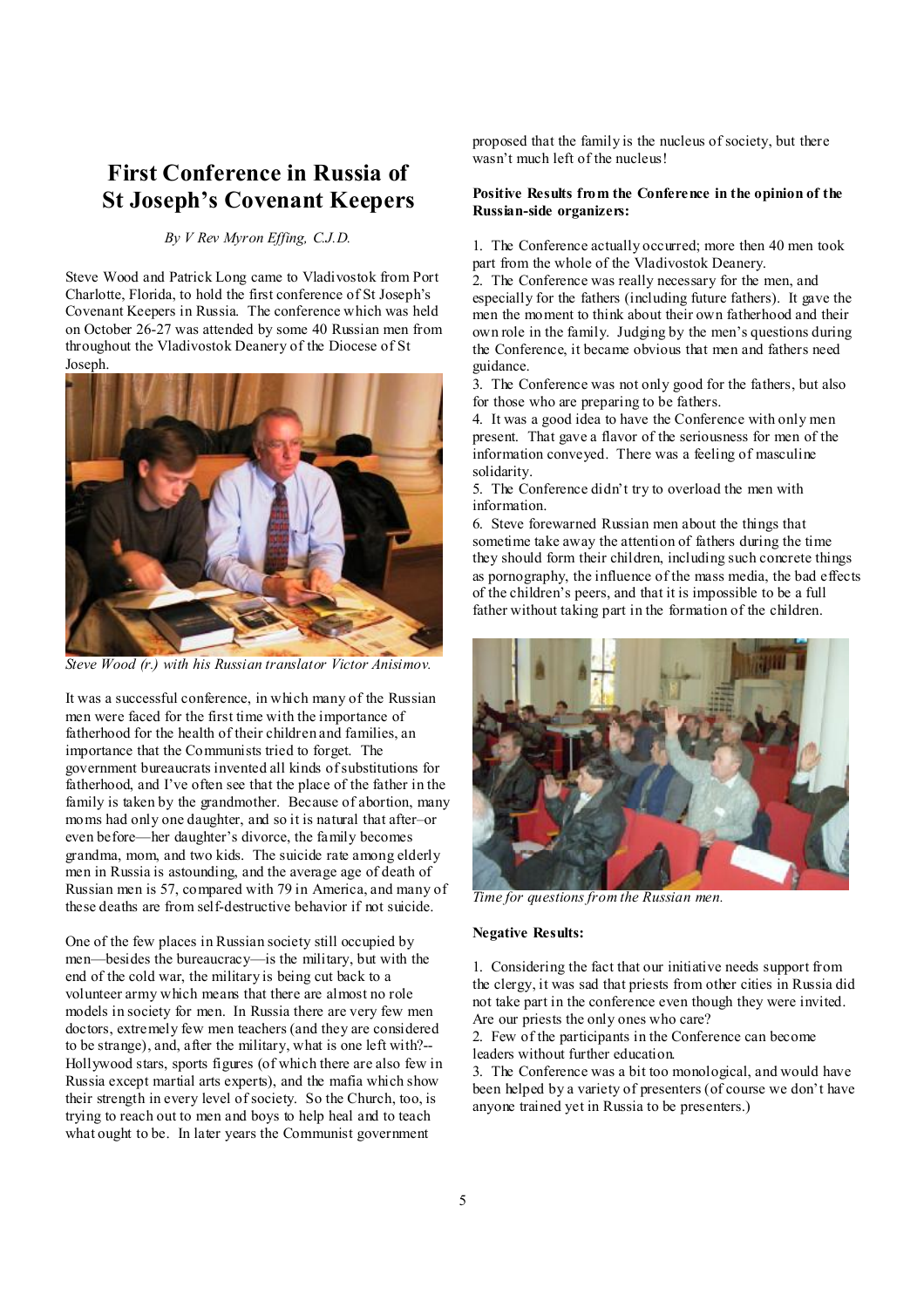

*Many of the talks were accompanied by a powerpoint system.* 

4. The contents of the Conference sometimes weren't attuned to the Russian conditions (naturally), with many American problems like internet pornography; the statistics were American, and there was much talk about the problems of the American family instead of the Russian one.

5. The teaching was more centered on the preservation of good families and the passing on of values to the next generation, than on the correction of the problems of troubled families, which is the Russian situation.

6. There probably should be more attention given to the Russian facts of extremely small apartment and the dangers of the street when talking about teenage dating.

7. While the powerpoint presentations were fine, more real, concrete examples would have been appreciated.

Did we achieve the purpose for which the Conference was held? There were two purposes:

- 1. To attract men to a more active participation in the Church.
- 2. The help solve family problems.

Obviously the Conference all by itself can't solve the problem of passive churchmen and family problems. But it is important that men actively participated in the life of the church and in the transformation of their own families. Men should play the leading role in the family, not dismissing the wife's place in the heart of the family. Therefore it is necessary to continue to work with men in general, and with those men who participated in the Conference. In that way this conference can and should become a beginning of new activities in the parish and in the deanery.

We must plan for the future. It was decided to have activities on three levels:

1. Deanery—more conferences in other deanery cities. Yuri Byelozorov, the catechetical director for Most Holy Mother of God Parish, has been asked to organized futher conferences.

2. Long-term plans and projects must include the founding of a scouting group (initially for boys), work with men in prisons, and the founding of a center to help families, including marriage preparation, preparing mentoring couples. It would



*Group picture of those who attended all three days.* 

also be good to help found a lobbying group to work at the local, regional, and national level to improve the legal conditions for the family. It would also be helpful to create centers for help to men about finding work, retraining workers, recruiting workers.

3. Local Actions to solve current problems would be the occasional calling together of the men of the parish in "huddles" to decide what can be done and who can do it. This should attract a wider circle of men from the parish to action.

Obviously our plans will need financial support, but the benefits to Russian society should be very great, and the Catholic Church will be able to a real good for Russia through further work with men.

## **News Notes**

#### *by V Rev Myron Effing, C.J.D.*

• One of the fun things we priests get to do is to regularize marriages of Catholics that were entered into during the Soviet era when there were no priests. This is the marriage photo of Mr and Mrs Vladimir Kasprik who married in our chapel on December 19. The bridesmaid was their daughter. How pretty the couple is, even today!

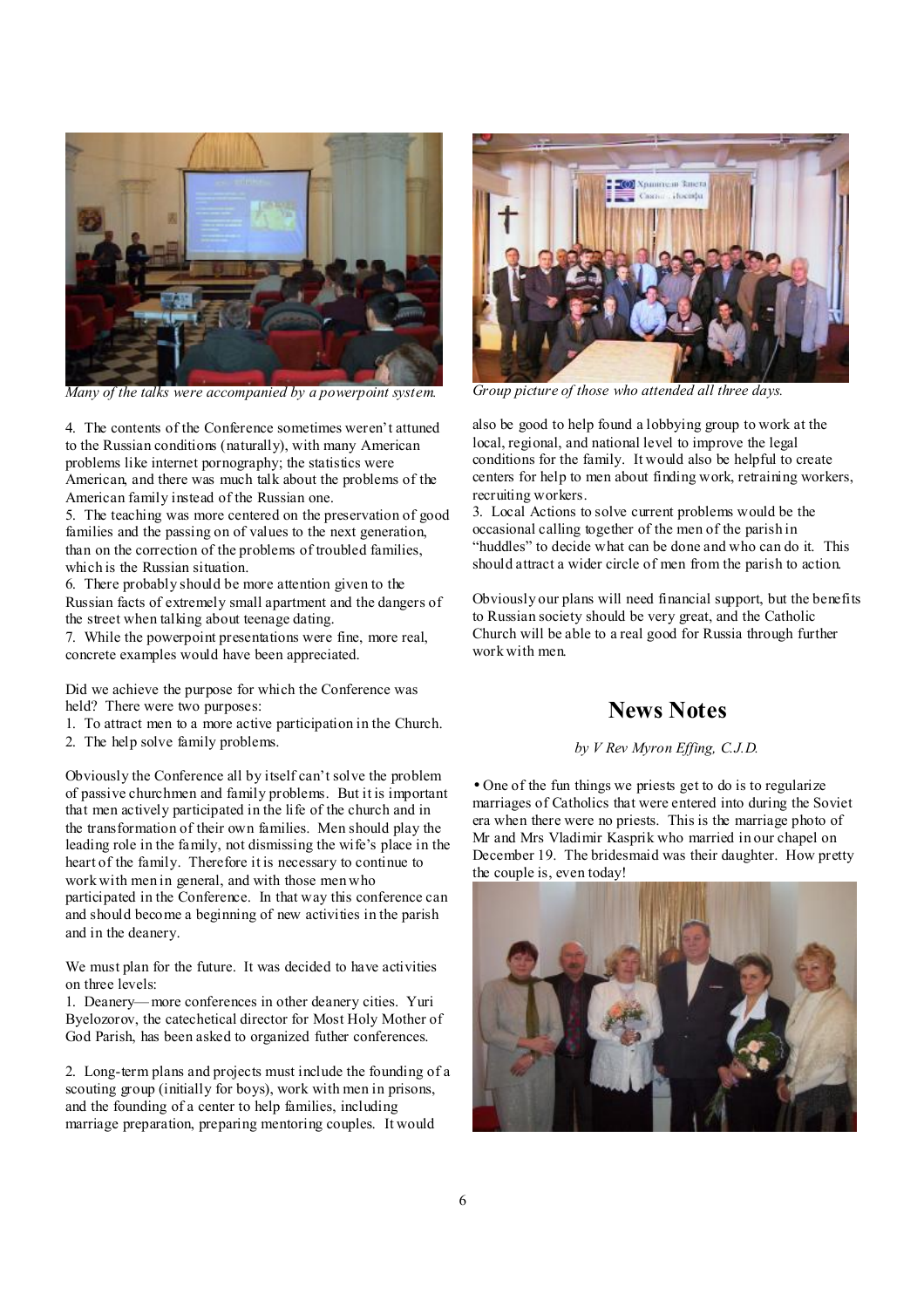• The Second River Women's Support Center reports the following incident. The Director, Olga, told me that a lady who was 45 years old called her because she was afraid of the advice that her doctor had given her. Her doctor told her that she had a cyst that required a hysterectomy. But the lady had her doubts but didn't know where to turn, so she called the Women's Support Center and came to talk. Olga referred her to a second opinion at the gynecologist that the Center uses, who gave her an ultrasound test. It turns out that the lady was simply pregnant! She was delighted, because she and her husband had no children, but always wanted them. Apparently the first gynecologist had no idea that a 45 year-old lady would want to give birth, and simply recommended a hysterectomy instead!



*Olga and her husband with Fr Myron at the time of the blessing of their apartment.* 

• In St Paul, Minnesota in the St Agnes Parish, Sister Julia Kubista is starting a private association of women who want to join a new religious community. Already professed sisters as well as interested women under 35 are welcome to inquire. She will also train lay volunteers for 1 to 3 year commitments to serve in Russia. The women and volunteers will study and attend the Russian studies program at St Thomas University in St Paul, and operate a retreat center in St Paul. The new community will be named "the Missionaries of Jesus the Lord." It will be a companion order to our priests' new order in Russia. We are in great need of women and lay volunteers to come to help both in America and in Russia.

• On December 29 I appointed a new trustee for the Parish of Our Lady of the Pacific in Nakhodka. He is Vitaly Orlovsky, 29 years old. Vitaly came to us from Novosibirsk after he finished the seminary, but decided not to be ordained, so we are happy to have a trustee with theological training, and one so young. He will work as full time trustee, which is also a first for the parish which has been without a fulltime resident since Brother Paul Brooks, M.S.C. had to leave Russia because of ill health and return to his native Australia. We are very much hoping that he will be able to work with the youth and adults alike.

Retiring after serving the parish for eight years as trustee is Lelia Abasovna Yashinko. She was the first and only trustee until now, and saw the parish through all the growing pains of the first years. She had no training other than her baptismal lessons, but served very well, especially when one considers that the priest visited the parish only one day per month, and that for only several hours! She worked without pay of any kind. She will continue on the parish council, and she currently heads the Nakhodka CARITAS Women's Support Center which she will continue. Now she will be freer to expand that work.

![](_page_6_Picture_7.jpeg)

*The new trustee in Nakhodka, Vitaly Orlovsky, Pastor Fr Myron, and retiring trustee Leila Abasovna Yashenko.*

Meanwhile, after eight years the parish has grown, but still has no church or chapel. Now a gracious benefactor has made a donation which hopefully will allow to us buy premises for a chapel and office area for the parish. The old parish apartment can continue to be used as the residence for the trustee or as a residence for a future pastor if the Lord will send us a fulltime priest. Nakhodka is our oldest parish which still does not have a chapel. So now is the time, God willing! Pray for vocations!

• Work is continuing on the repair of the façade of our church building. The Chinese company worked until it was really too cold and windy, but they will return after Chinese new year to continue their work. We are about half finished with the existing façade. Then we have to repair the downspout system and the minor towers. Will we be able to add the steeples some day?

![](_page_6_Picture_11.jpeg)

*Workers repairing bricks and mortar near the roof.*